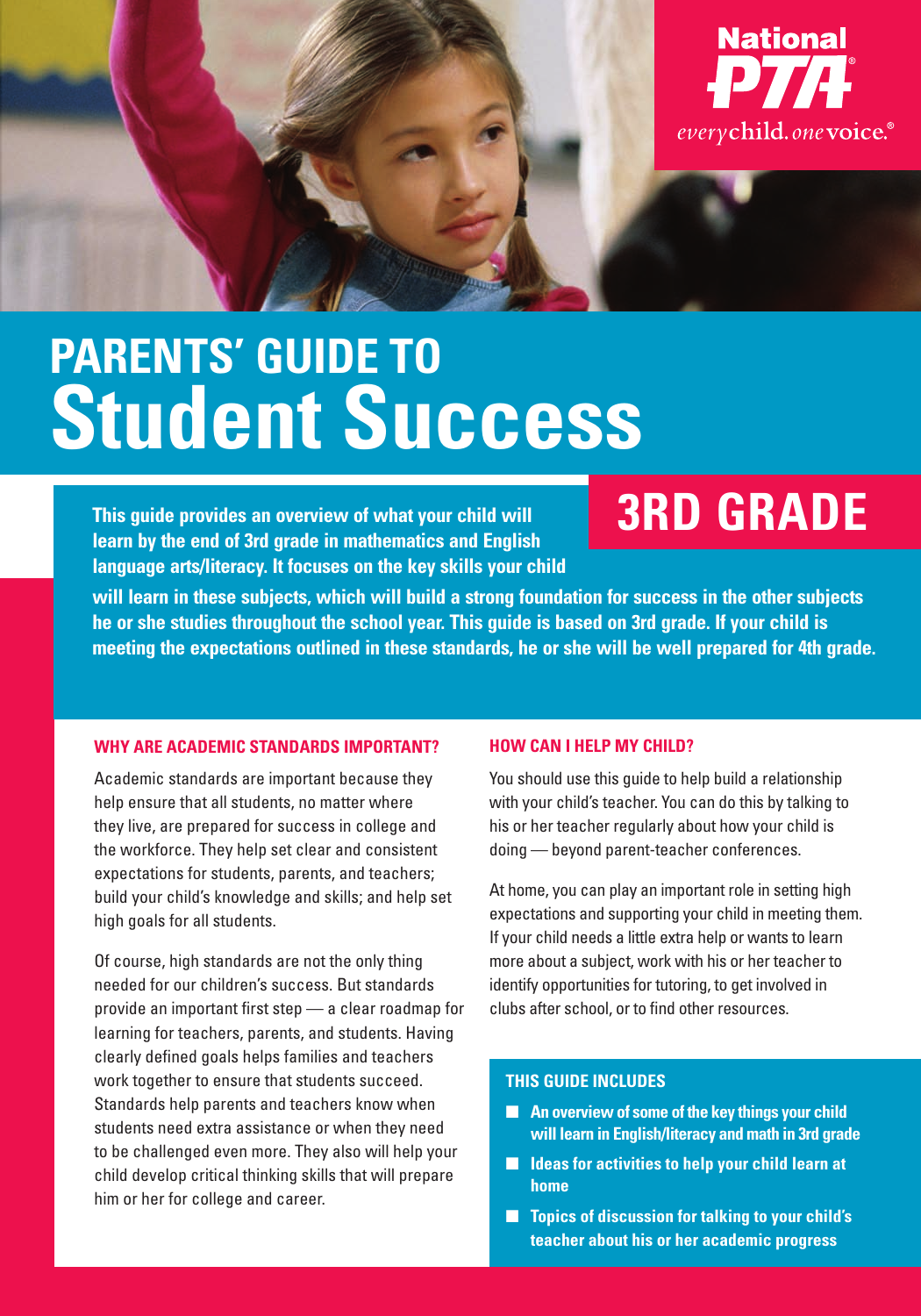# **English Language Arts & Literacy**

Third grade is a pivotal year for your child. Learning to read with fluency and confidence will serve as a foundation for the reading demands in later grades. By practicing with learning-to-read strategies, your child will reliably be able to make sense of multisyllable words in books. He or she will come to appreciate that words have meanings that are not literal (e.g., a piece of cake) and have relationships to other words (e.g., company and companion). Recognizing and understanding words will help your child read increasingly challenging stories and books and build knowledge about the world around him or her. By the end of the year, your child also will be writing clear sentences and paragraphs on a range of topics, drawing on an expanding vocabulary.

### **A Sample of What Your Child Will Be Working on in 3rd Grade**

- Reading closely to find main ideas and supporting details in a story
- Describing the logical connection between particular sentences and paragraphs in stories (e.g., first, second, third; cause and effect)
- $\blacksquare$  Comparing the most important points and key details presented in two books on the same topic
- Writing opinions or explanations that group related information and develop topics with facts and details
- Writing stories that establish a situation and include details and clear sequences of events that describe the actions, thoughts, and feelings of characters
- Independently conducting short research projects that build knowledge about various topics
- Asking and answering questions about information he or she hears from a speaker or while participating in classroom discussions, offering appropriate elaboration and detail that build on what others have said
- Reading stories and poems aloud fluently, without pausing to figure out what each word means
- Distinguishing the literal and nonliteral meanings of words, such as something's fishy and cold shoulder
- Spelling correctly and consulting dictionaries to clarify meanings of words

### **Talking to Your Child's Teacher**

National

#### **Keeping the conversation focused.**

When you talk to the teacher, do not worry about covering everything. Instead, keep the conversation focused on the most important topics. In 3rd grade, these include:

- Reading grade-level books, stories, poems, and articles fluently
- Writing and speaking well, following rules of punctuation and grammar

Ask to see a sample of your child's work. Ask the teacher questions such as: Is this piece of work satisfactory? How could it be better? Is my child on track? How can I help my child improve or excel in this area? If my child needs extra support or wants to learn more about a subject, are there resources to help his or her learning outside the classroom?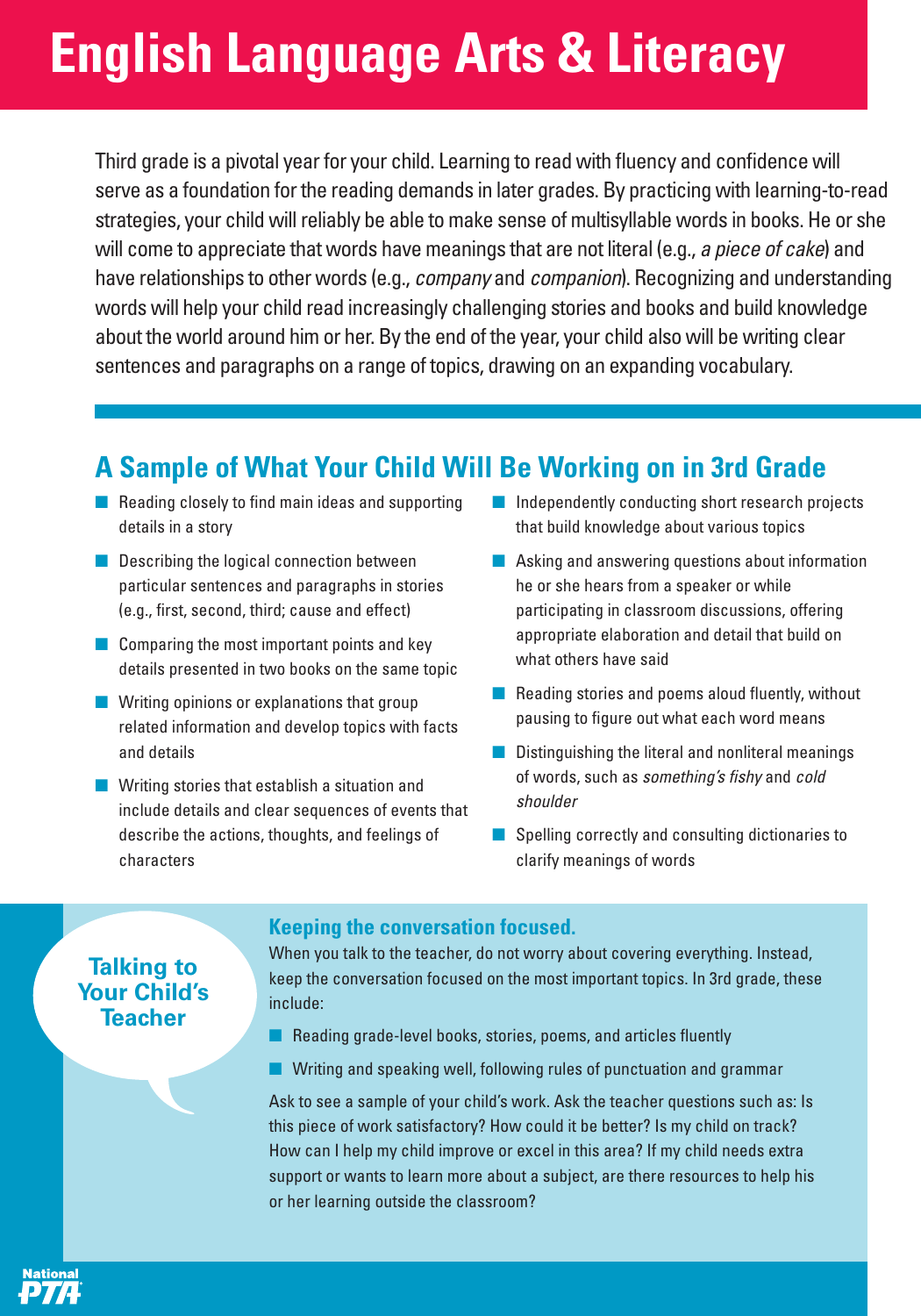## **Mathematics**

In 3rd grade, your child will learn important new ideas and gain important new skills. One of the most important topics this year is multiplication and division. Another is fractions. Multiplication, division, and fractions are the building blocks for many life skills that students will learn in later grades, such as percentages. Students also need to master these topics to be ready for algebra and advanced math, so it is essential to get a good start with these topics in 3rd grade.

### **A Sample of What Your Child Will Be Working on in 3rd Grade**

- $\blacksquare$  Multiplying and dividing up to 10  $\times$  10 quickly and accurately, including knowing the times tables from memory
- Solving word problems using addition, subtraction, multiplication, and division
- Beginning to multiply numbers with more than one digit (e.g., multiplying  $9 \times 80$ )
- Understanding fractions and relating them to the familiar system of whole numbers (e.g., recognizing that  $%$  and 3 are the same number)
- Measuring and estimating weights and liquid volumes, and solving word problems involving these quantities
- Reasoning about shapes (e.g., all squares are rectangles but not all rectangles are squares)
- Finding areas of shapes, and relating area to multiplication (e.g., why is the number of square feet for a 9-foot by 7-foot room given by the product  $9 \times 7$ ?)

### **Keeping the conversation focused.**

When you talk to the teacher, do not worry about covering everything. Instead, keep the conversation focused on the most important topics. In 3rd grade, these include:

- Multiplication and division
- Fractions

Ask to see a sample of your child's work. Ask the teacher questions such as: Is this piece of work satisfactory? How could it be better? Is my child on track? How can I help my child improve or excel in this area? If my child needs extra support or wants to learn more about a subject, are there resources to help his or her learning outside the classroom?

### **Talking to Your Child's Teacher**